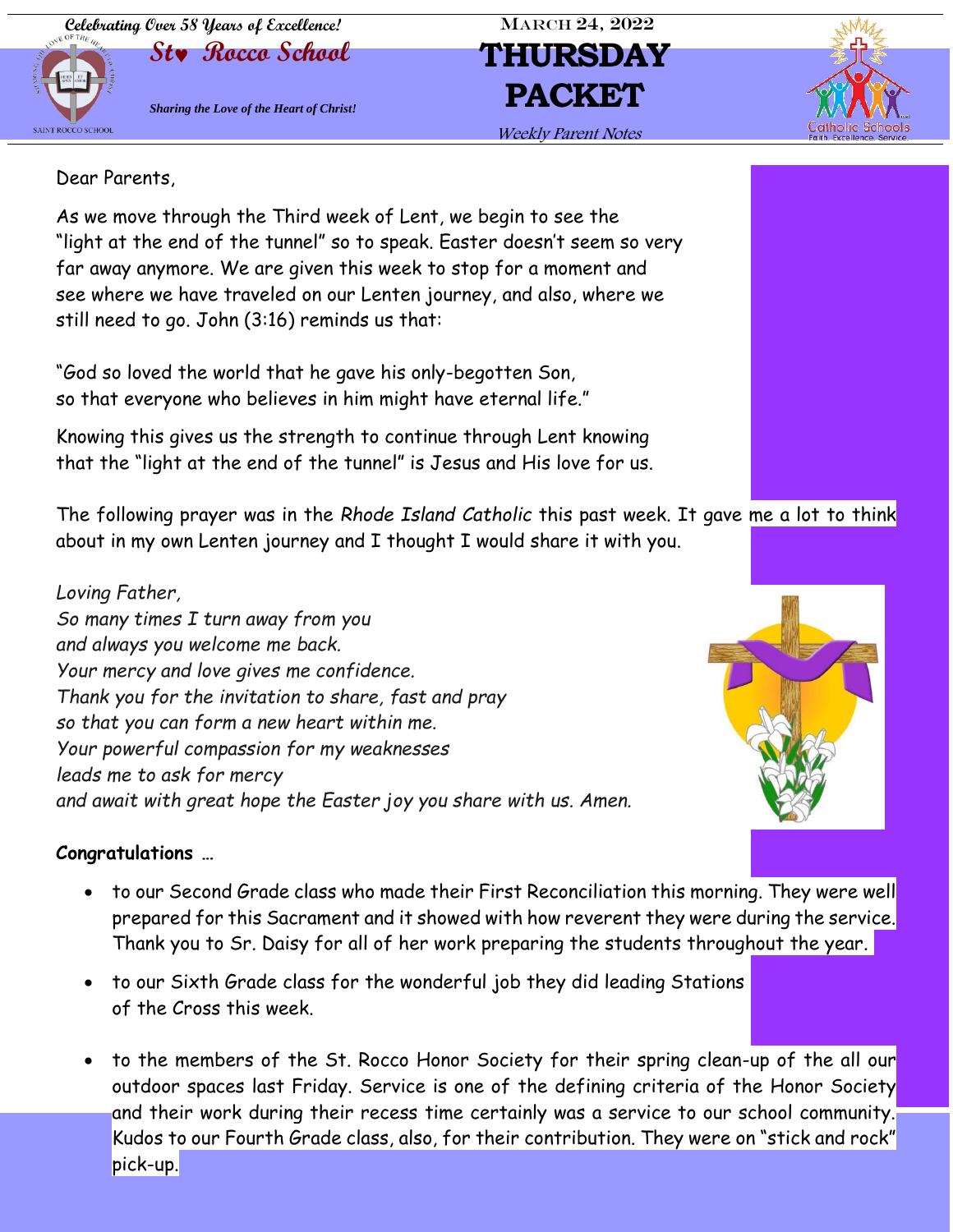• to our new 4<sup>th</sup> and 6<sup>th</sup> Grade altar server trainees. They had their first session with Mr. Monaco and  $7<sup>th</sup>$  Grader, Adrian Perez who is assisting in the training, this week. They will have the opportunity to serve their first mass together on April  $1<sup>st</sup>$  for our First Friday liturgy.

### **Important Reminders …**

- students should be using their agendas to write down their assignments. They are taught beginning in First Grade to write homework and assignments in their agenda. They are also taught that this is their responsibility. This information can also be found on the teacher's Google Classroom, Plus Portal or both. The teachers are definitely giving homework. Middle School students always have something for homework. So, if you are hearing, "I don't have any homework", please check the agenda, the teacher's classroom page, or email the teacher.
- students are marked late at 8:15. As a school, we had been doing better. Unfortunately, over the past several weeks, we have marked an increasing number of students tardy. Please try and have your child in the building by 8:10, so they have sufficient time to get to their class and be present when morning prayers and announcements begin at 8:15. Tardiness disrupts the students, teachers and the office staff.
- students will be allowed to wear the summer uniform beginning on April  $1<sup>st</sup>$ . This is a good time to make sure that your child is in compliance with the school uniform. Please check the Student Handbook for specific details.
- Students who are absent should return to school should have a written note for their homeroom teacher explaining their absence. Any student out for three consecutive days needs a doctor's note upon return. Parents should call the office for any absence or late arrival.

These are just some reminders as we begin the third trimester.

Together we can ensure that our students continue to have a smooth school year.

Have a wonderful week.

Respectfully,

Gina Hand/Principal

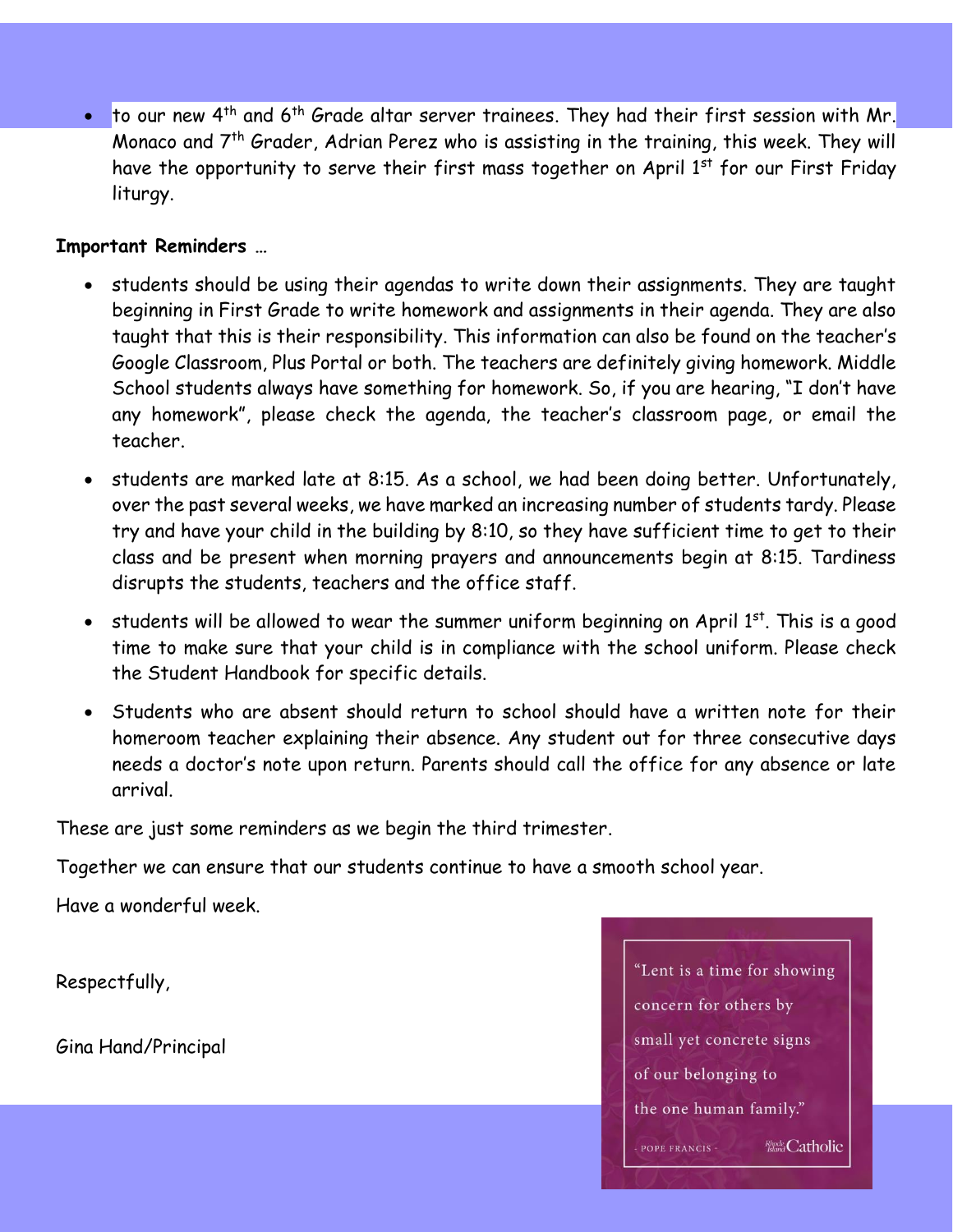## Important Information



Ĩ Available today is your child's second semester report card. To access the report card please log into [https://plusportals.com/stroccoschool.](https://plusportals.com/stroccoschool) Once you are logged in please enter your user name and password. Once you enter Plus Portal go to E-Locker which is located on the top next to the home screen. Click on E-Locker and

your child(ren)'s Report Card will be there. Click on the March 23rd 2022 PDF. If you have any questions, please let the school office know.

St. Rocco School is accepting applications for the 2022-2023 school year. Please encourage family and friends to visit our school. "Word of mouth" is the best way to spread the good news about us. Don't forget about our REFERRAL PROGRAM! Please check the website for details. For more than 58 years, St. Rocco has had the distinction and reputation of educating the whole child; spiritually, educationally and socially. We are proud of our accomplishments and we continue to strive to greatness for our students!



FACTS Tuition Assistance Applications – FACTS tuition aid applications for the 2022-2023 school year are ongoing. You can apply by going on to the FACTS management website. Diocesan tuition assistance funds cannot be placed for a

student if the family's FACTS application has not been completed. Families must complete a FACTS tuition application every year. The deadline for completing the application to be considered for tuition assistance for the 2022-23 school year is April 15th.



Stations of the Cross – Every Wednesday during Lent students will attend Stations of the Cross. All are welcome.

- Grades K–4 will attend at 9 a.m.
- Grades 5–8 will attend at 1:45 p.m.

On Wednesday, April 13th grade 4 will be presenting the Living Stations of the Cross at 1:15 p.m.

**Stop & Shop** – Giftcards are always available in the Rectory Office during office hourse (Monday, Tuesday, Thursday 9-3 & Wed 9-2). The face value of your giftcard purchase goes towards your fundraiser fee.



- THE AFTER SCHOOL CLUB Tuesday
- AFTERSCHOOL DANCE PROGRAM Wednesday
- FRIENDS OF JESUS PRAYER GROUP-Thursday
- NEWSPAPER CLUB Thursday

**OPERATION RICE BOWLS – Your donations are truly appreciated by those who are less** fortunate. Thank you for changing lives this Lenten Season. Please send donations in check form by Tuesday, April 12th.



 $YEARBOOK ORDERS ~ Please be sure to order a yearbook that captures the$ amazing memories of your child's school year! (REMINDER to GRADE 8 Parents: DO NOT  $ORDER \sim$  the payment for a personalized yearbook was included in your child's graduation dues.)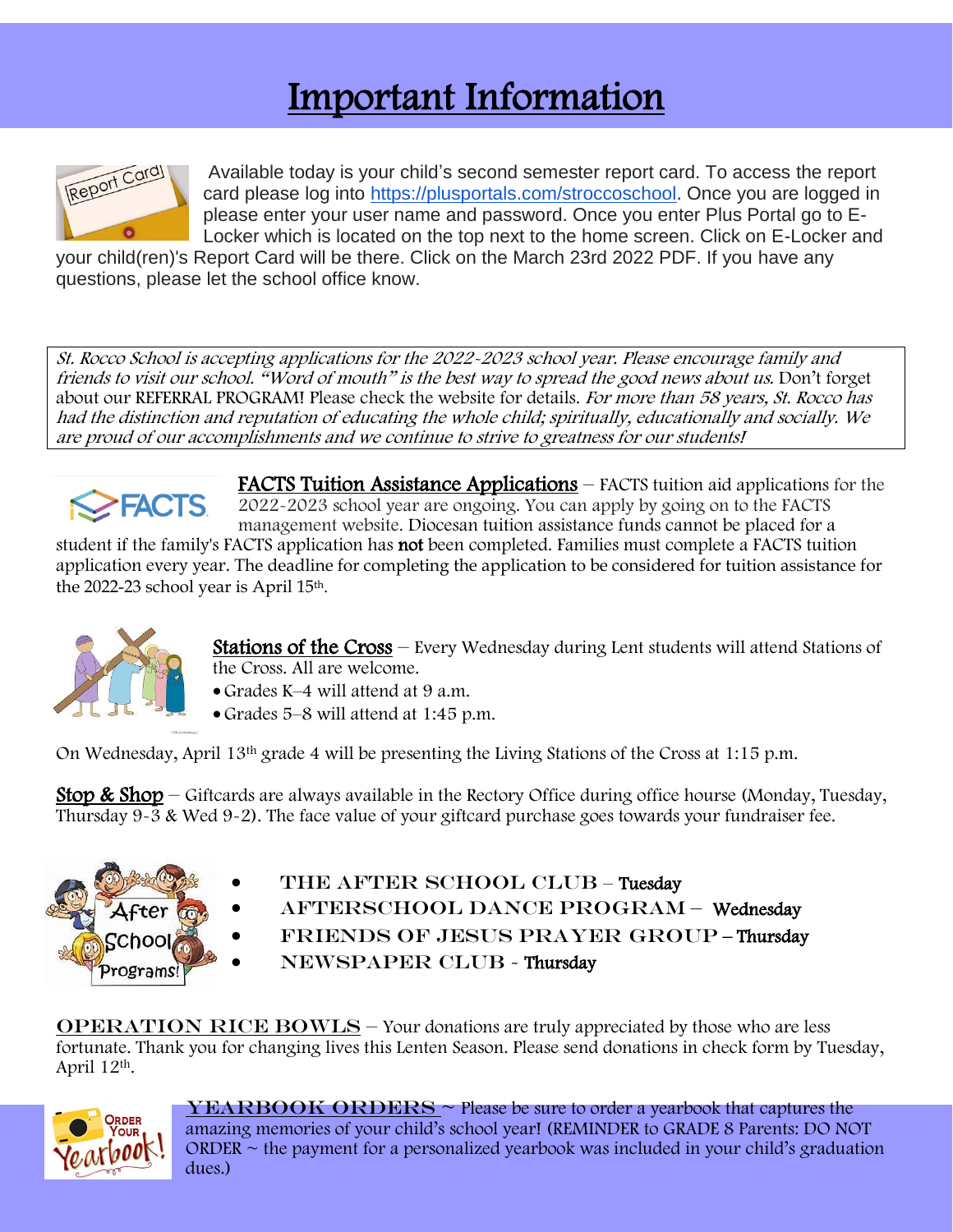

**Lunch Room Policies**  $\sim$  Just a few reminders: Now that the students are having lunch in Café Rocco, please remind your child of proper lunchroom etiquette. St. Rocco School is a Nut & Peanut free school.

Also, no glass containers are allowed. Students need to bring in their own water bottle, however they will have access to water all day.



**School Hours/Tardiness**  $\sim$  Our school hours are from 8:15AM  $\sim$  2:35PM. The front doors open at 7:55AM with the start of day bell ringing at 8:15AM and prayers immediately following. Students arriving after the bell has rung are considered tardy and will receive a tardy slip. Your child's tardiness is part of their school record. Please try to be on time.



# First Reconciliation

 $\_$  , and the contribution of the contribution of  $\mathcal{L}$  , and  $\mathcal{L}$  , and  $\mathcal{L}$  , and  $\mathcal{L}$  , and  $\mathcal{L}$ 

Congratulations to Sister Daisy's Second Grade Class on receiving their First Reconciliation today!

Ava Bernardeau Jackson Ethier-Bibeault John Gosselin Natalie Heywood Oliver Heywood

Selena Hines Nico Iacobo Ethan Lima Julia Moretti Jaxson Scipione Andrew Walker

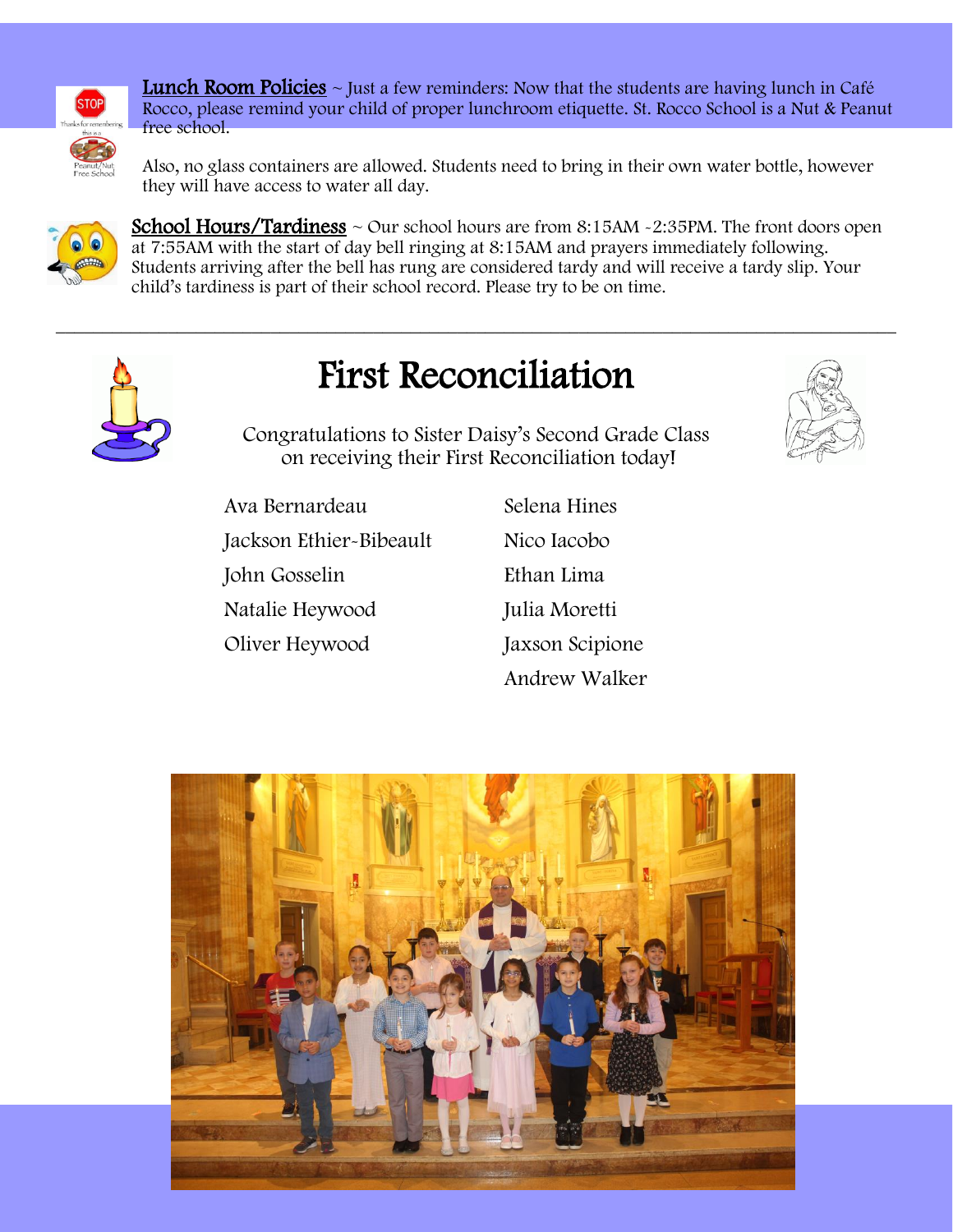### Classroom News-Miss Troiano

5th Grade Literature, ELA, & Middle School Math

The fifth grade students at St. Rocco's are working hard and improving every day in their reading and writing skills. It is evident that these students have a passion for reading.

In Literature, we have just finished reading *Because of Winn-Dixie*. In reflection of our reading, students are creating a shoebox diorama of a scene from the book. The students are working hard as they refer to the text to accurately display the scene. I am very excited to see how they turn out and look forward to their presentations.



In ELA, the students have been continuing to build on their writing and grammar skills. Recently, we have been working on pronouns, specifically subject and object pronouns, intensive and reflexive pronouns, and possessive pronouns. Our next chapter will focus on adjectives.

Middle school students are also working hard and improving every day in their math skills. There are many mathematicians among us! In 5th grade, we are continuing to work on fraction sense as we learn how to reduce fractions in simplest form and find the greatest common factor of the numerator and denominator. In 6th grade, we have just finished learning how to solve addition, subtraction, multiplication, and division equations with a variable. Our next chapter will focus on positive and negative integers. In 7th grade, we are learning how to solve decimal equations with a variable through addition, subtraction, multiplying, and dividing. In 8th grade, we are learning about inequalities, specifically how to solve a multi-step inequality problem. By using their previous knowledge and acquired skills on how to isolate a variable, the eighth grade students are able to successfully solve these problems. Next, we will learn polynomials. The future is very bright with these students! I am blessed to be their teacher.